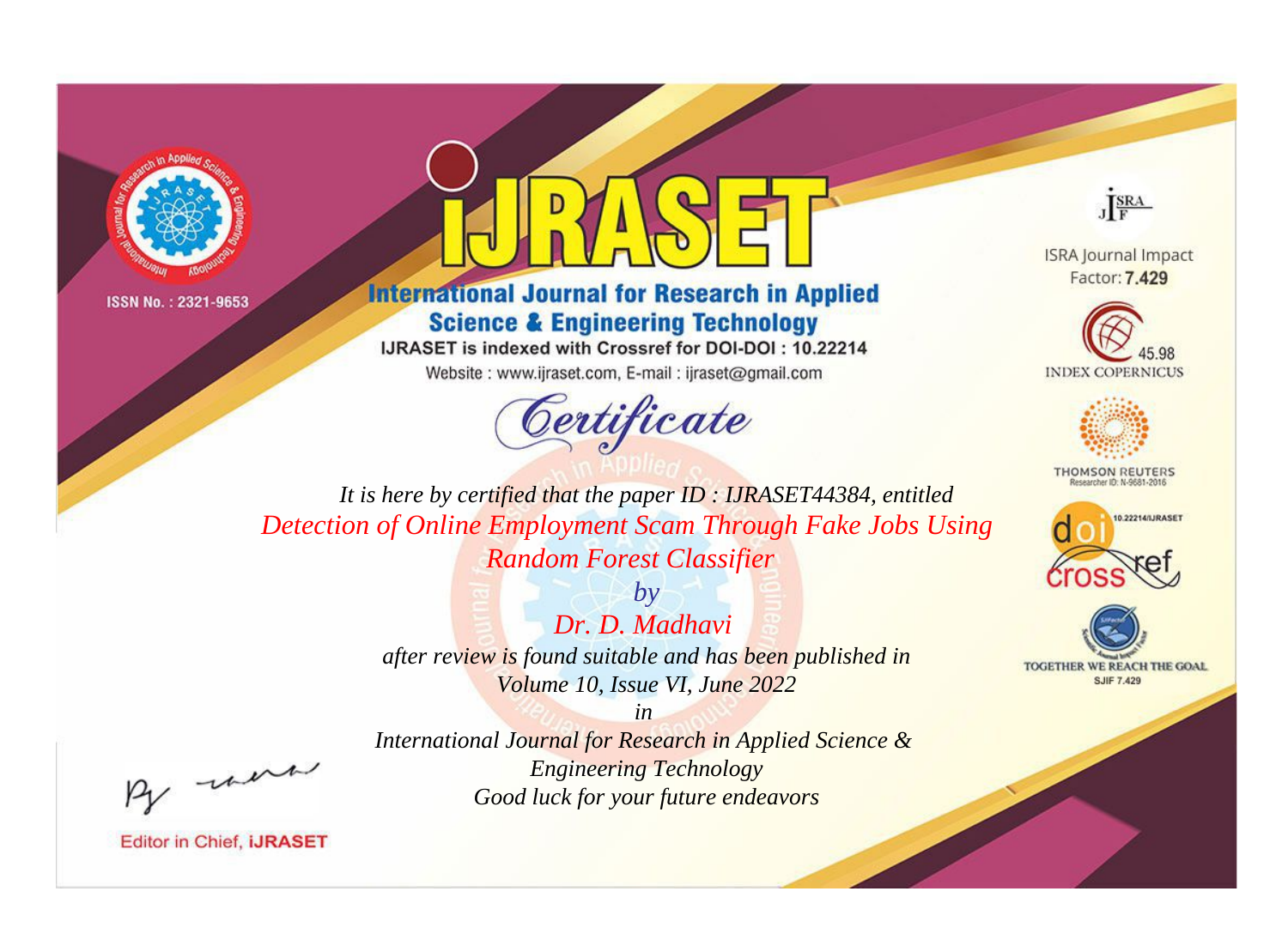



**International Journal for Research in Applied Science & Engineering Technology** 

IJRASET is indexed with Crossref for DOI-DOI: 10.22214

Website: www.ijraset.com, E-mail: ijraset@gmail.com



JERA

**ISRA Journal Impact** Factor: 7.429





**THOMSON REUTERS** 



TOGETHER WE REACH THE GOAL **SJIF 7.429** 

It is here by certified that the paper ID: IJRASET44384, entitled Detection of Online Employment Scam Through Fake Jobs Using **Random Forest Classifier** 

> $b\nu$ M. Sri Manisha Reddy after review is found suitable and has been published in Volume 10, Issue VI, June 2022

> > $in$

International Journal for Research in Applied Science & **Engineering Technology** Good luck for your future endeavors

were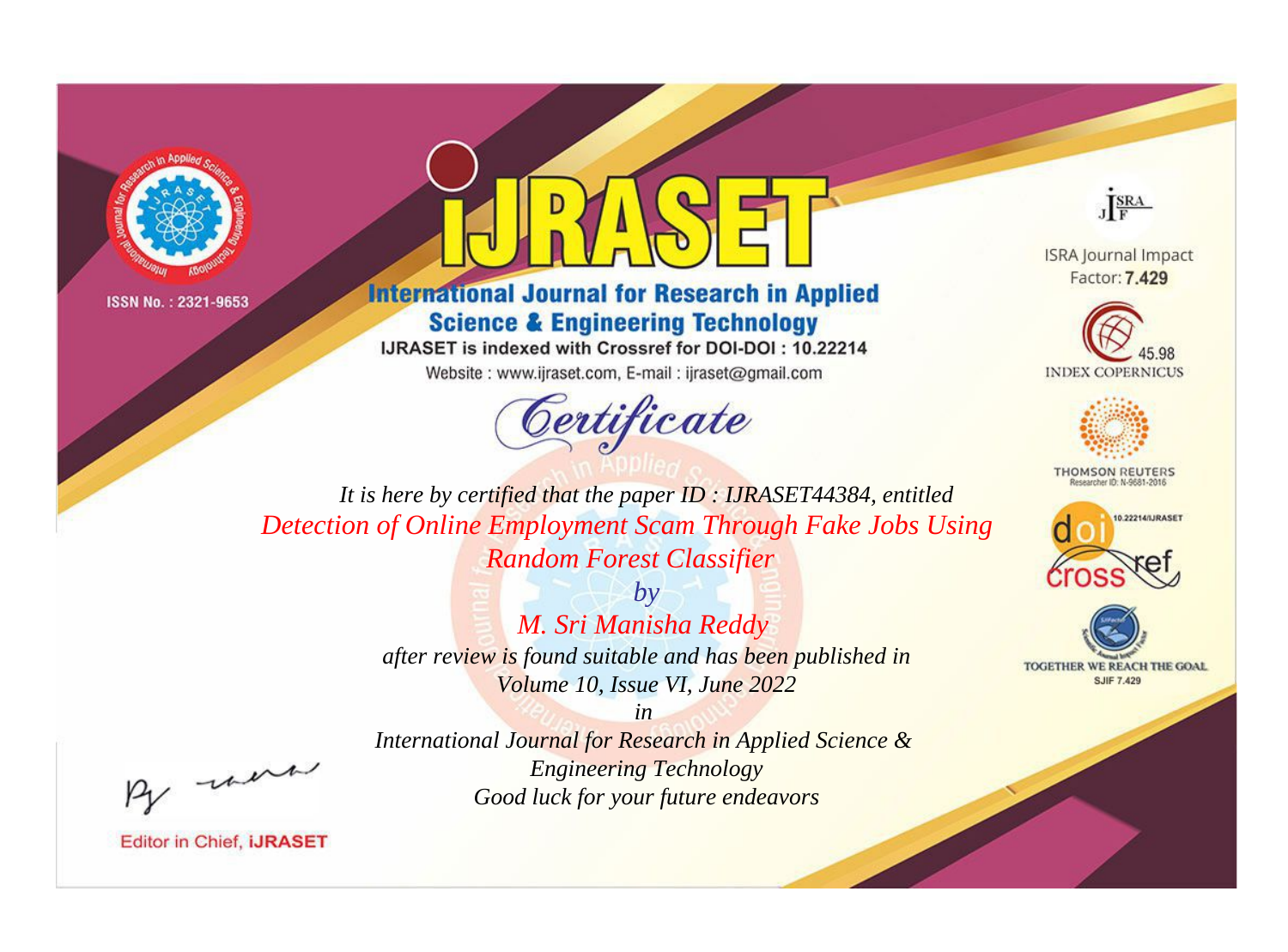



**International Journal for Research in Applied Science & Engineering Technology** 

IJRASET is indexed with Crossref for DOI-DOI: 10.22214

Website: www.ijraset.com, E-mail: ijraset@gmail.com



JERA

**ISRA Journal Impact** Factor: 7.429





**THOMSON REUTERS** 



TOGETHER WE REACH THE GOAL **SJIF 7.429** 

It is here by certified that the paper ID: IJRASET44384, entitled Detection of Online Employment Scam Through Fake Jobs Using **Random Forest Classifier** 

> M. Ramya after review is found suitable and has been published in Volume 10, Issue VI, June 2022

> > $in$

 $b\nu$ 

International Journal for Research in Applied Science & **Engineering Technology** Good luck for your future endeavors

were